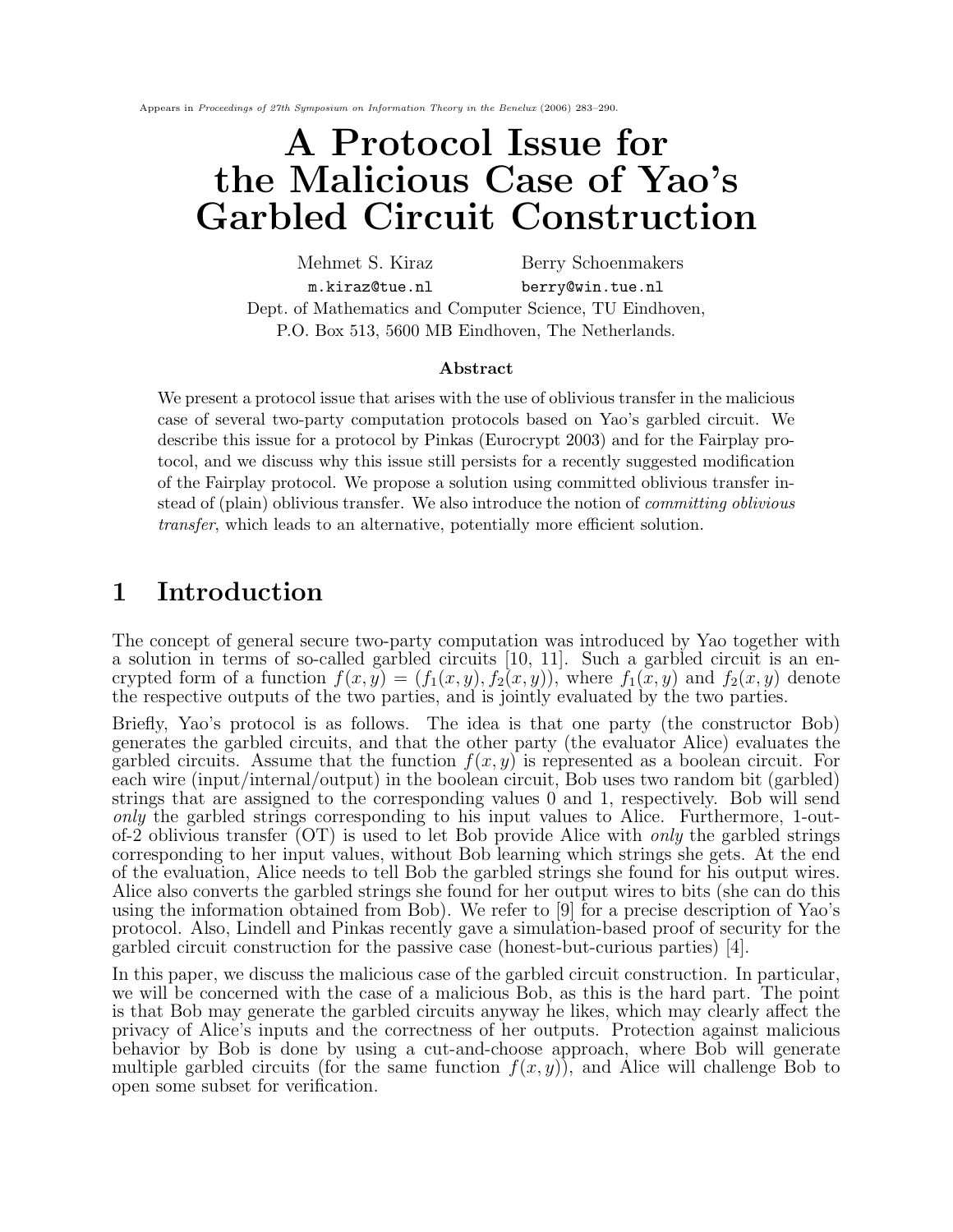A basic cut-and-choose approach is the 1-out-of-m technique as used for instance in Fairplay [8]: Bob constructs m independently generated garbled circuits for the function  $f(x, y)$ and sends these to Alice. Alice chooses one of these circuits uniformly at random for the evaluation step. Bob then opens all the remaining  $m-1$  circuits so that Alice can verify that these circuits are correct. Next, they run OT in order for Alice to receive her inputs in garbled form, as described above for Yao's protocol. Bob also sends the garbled strings for his inputs to Alice so that she can evaluate the chosen circuit without further interaction with Bob. Alice computes all the garbled output values of the chosen circuit and sends Bob's garbled output values to him. It follows that Bob can cheat with probability  $1/m$ .

Pinkas [7] proposed a protocol which uses a more advanced cut-and-choose approach, namely an  $m/2$ -out-of-m technique to achieve exponentially small cheating probability. Again, Bob constructs m garbled circuits and sends these to Alice. Alice now chooses  $m/2$  circuits randomly for evaluation and tells Bob to open the remaining ones. She verifies whether all the opened circuits are correctly prepared. Next, they run OT in order for Alice to receive the garbled strings for her inputs to the chosen circuits. Bob also sends the garbled strings for his inputs to Alice so that she can evaluate the chosen  $m/2$  circuits and compute her and Bob's garbled output values. She sends the output values of only one of the chosen  $m/2$ circuits to Bob (namely, only for a so-called majority circuit), such that Bob cannot cheat successfully except with exponentially small probability (in  $m$ ).

The problem that we address in this paper stems from the particular way OT is used in the cut-and-choose protocols mentioned above. A malicious Bob cannot simply be assumed to send the right garbled strings to Alice during the OT protocol, and we point out that without any further protection Alice's privacy and the correctness of her outputs may be affected. This protocol issue is not related to OT per se, but rather with the link between OT and the surrounding protocol. A similar point is made in the recent paper by Mohassel and Franklin [5] (of which our work is independent). Their discussion and proposed solution focuses on Fairplay [8], but as we will point out Bob will still be able to cheat in a critical way.

To eliminate cheating by Bob, we will resort to the use of more powerful (but also more costly) types of OT, namely committed OT, and a new type of OT introduced in this paper which we call *committing* OT.

## 2 The Protocol Issue

In this section, we first describe the issue with the use of OT in the Fairplay protocol [8], which is based on a 1-out-of-m cut-and-choose approach. The same issue with the use of OT arises in the  $m/2$ -out-of-m cut-and-choose approach used in [7]. Next, we show how the issue persists for the modification to the Fairplay protocol proposed by Mohassel and Franklin [5].

For our purposes the following high-level definition of oblivious transfer suffices. Note that we focus on 1-out-of-2 oblivious transfer throughout the paper.

Definition 1 (OT) 1-out-of-2 oblivious transfer is a protocol between two parties, called the sender S and the receiver R. The private input of S consists of bit strings  $a^0$  and  $a^1$  and the private input of R is a bit b. The private output for R is the bit string  $a^b$ , and there is no output for S (see Figure 1).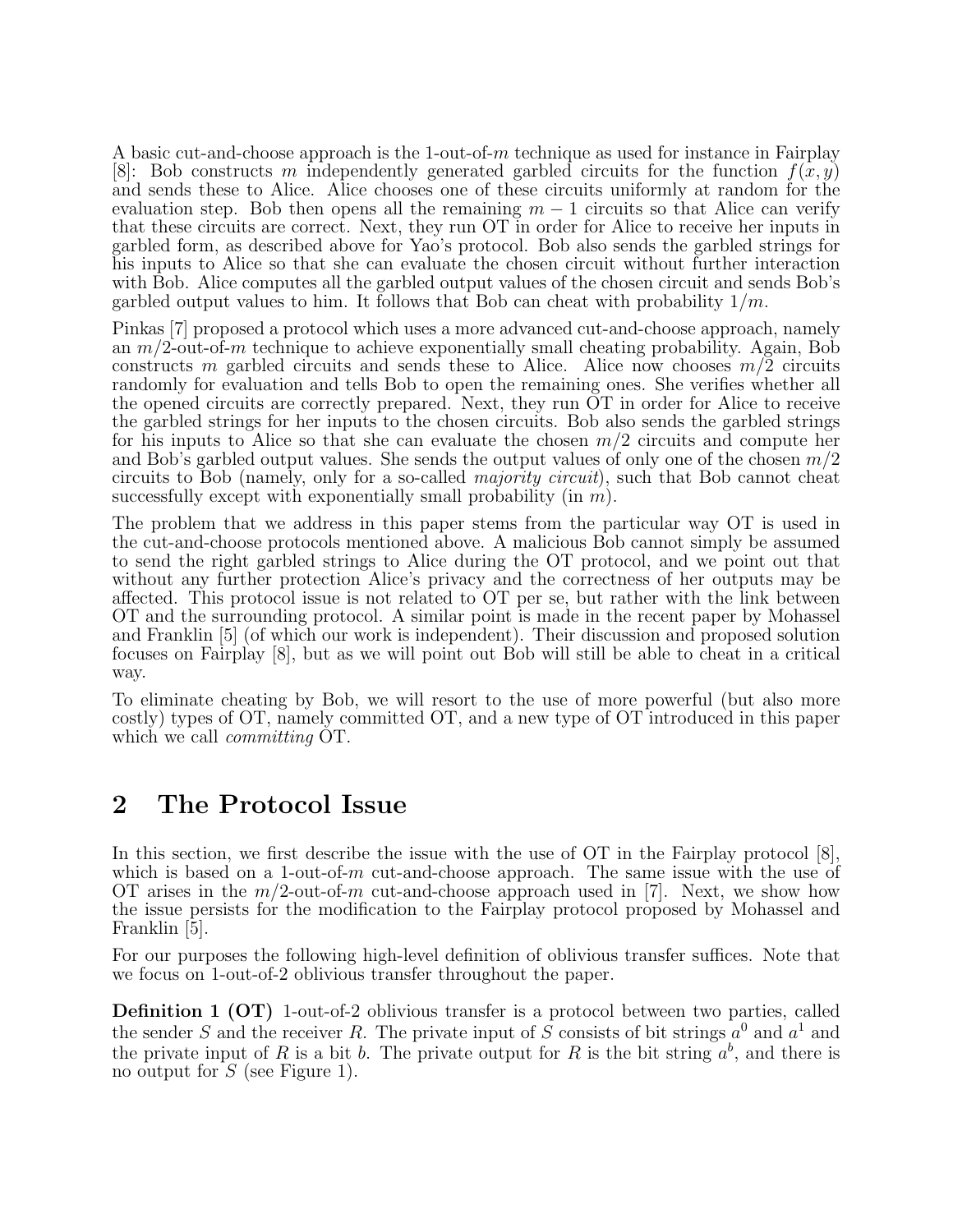| Sender                             |          | Receiver              |  |  |
|------------------------------------|----------|-----------------------|--|--|
| <b>Private Input:</b> $(a^0, a^1)$ | $\Omega$ | Private Input: $b$    |  |  |
| Private Output: $\perp$            |          | Private Output: $a^b$ |  |  |

Figure 1: 1-out-of-2 Oblivious Transfer

Such an OT protocol is supposed to be secure, meaning that both correctness and privacy are ensured: only the outputs as specified become available to the parties and nothing else.

We now discuss the use of OT in Yao's garbled circuit construction. In the semi-honest (passive) case, OT can clearly be used to achieve a secure protocol for two-party computation. However, when switching to the malicious (active) case, OT should be used with much more care. In particular, it should be taken into account that, e.g., a sender may use bit strings  $a^0$  and  $a^1$  which are unrelated to other parts of the surrounding protocol. As we will explain next, subtle problems arise if the values used in an OT protocol are not (properly) linked to the surrounding protocol.

Recall that at some stage in Yao's protocol, OT is used to let Bob provide Alice the garbled strings corresponding to her input bits. To discuss the problem it suffices to consider a single OT in which Alice uses an input bit  $b$  as her private input, say, and Bob uses garbled strings  $w<sup>0</sup>$  and  $w<sup>1</sup>$  as his private input, where  $w<sup>0</sup>$  corresponds to bit value 0 and  $w<sup>1</sup>$  represents bit value 1. Alice can only evaluate the corresponding circuit correctly if she indeed gets the bit string  $w^b$  at the end of the OT protocol. The problem with the extensions to the malicious case of Yao's protocol as presented in [7, 8] is that a malicious Bob is not stopped from using other values than  $w^0$  and  $w^1$ .

Therefore, Bob can follow several strategies to compromise correctness and/or privacy of Yao's protocol in the malicious case. We mention a few obvious deviations of the protocol, resulting in wrong values  $\tilde{w}^0, \tilde{w}^1$  as follows:

- Bob may interchange the values of  $w^0$  and  $w^1$ , putting  $(\tilde{w}^0, \tilde{w}^1) = (w^1, w^0);$
- Bob may duplicate either of the values  $w^0$  and  $w^1$ , putting either  $(\tilde{w}^0, \tilde{w}^1) = (w^0, w^0)$ or  $(\tilde{w}^0, \tilde{w}^1) = (w^1, w^1);$
- Bob may replace either or both of the values with a bogus value, denoted by ∗, putting  $(\tilde{w}^0, \tilde{w}^1) = (w^0, *)$ , or  $(\tilde{w}^0, \tilde{w}^1) = (*, w^1)$ , or even  $(\tilde{w}^0, \tilde{w}^1) = (*, *)$ .

The consequences for Alice's security are as follows in these cases.

- If Bob interchanges the values of  $w^0$  and  $w^1$  then clearly Alice will receive an incorrect garbled string for her input wire, but she will continue to evaluate the circuit without noticing anything (but obtaining wrong output values). Similarly, if Bob duplicates either of the values  $w^0$  and  $w^1$  then Bob is sure which input value Alice is using, and possibly Alice gets a wrong output (without her noticing anything).
- If Bob uses  $(w^0, *)$  in OT where  $*\neq w^1$  then depending on Alice's input bit b, she will either be able to evaluate the circuit and produce an output for Bob (and not notice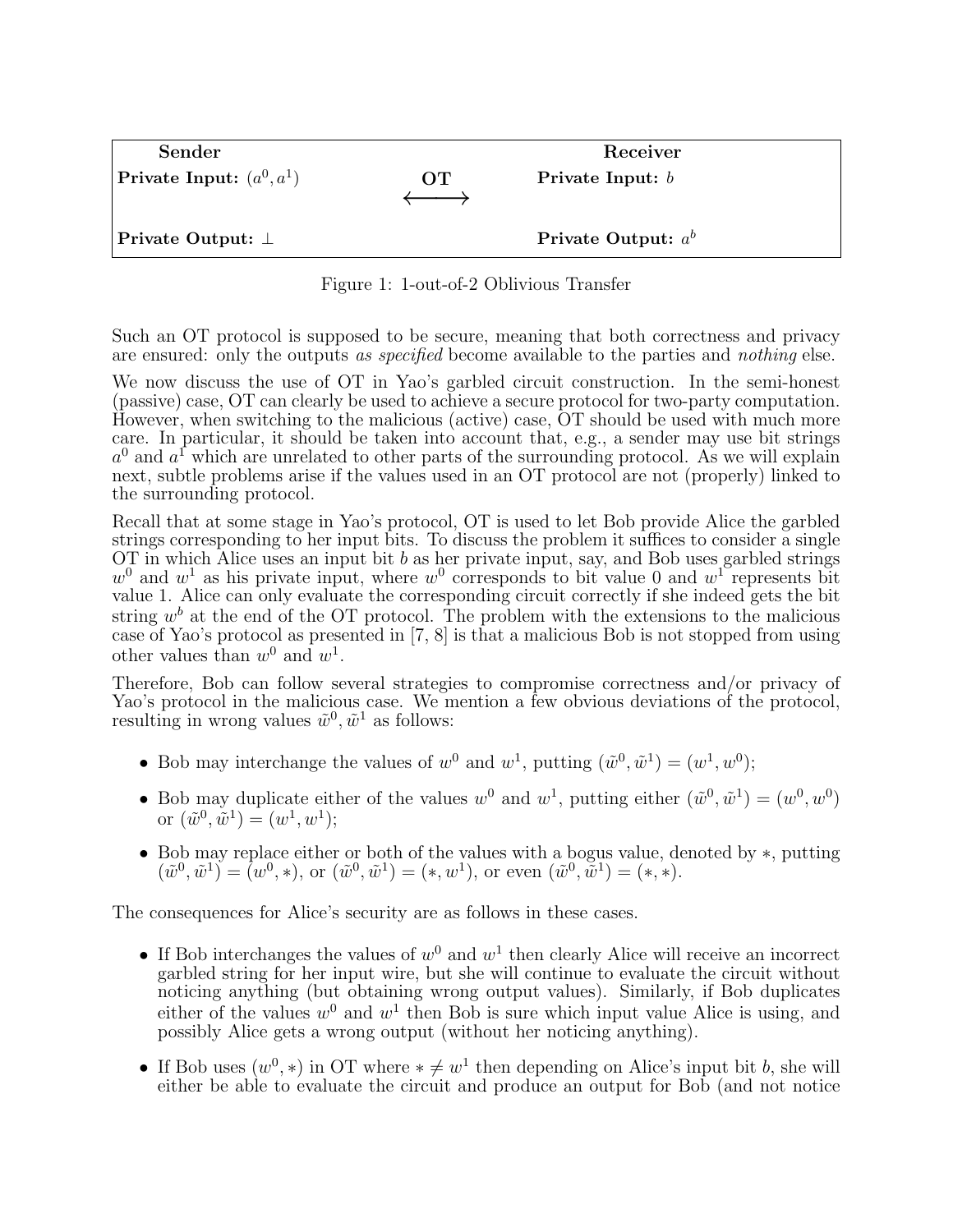anything) if  $b = 0$ , or she will notice that she cannot evaluate the circuit and cannot produce an output for Bob if  $b = 1$ . Clearly, this way Bob learns the value of Alice's input b, and Alice cannot do anything about it.

To eliminate these problems, Bob must be forced to use the correct values in OT.

In the remainder of this section, we review the proposed modification for Fairplay by [5] and then present the reasons why the problem is not completely eliminated. At this point we also introduce the following notation for commitments, which we use throughout the paper.

Recall that a non-interactive commitment scheme can be described in terms of a single algorithm, usually called commit(). Accordingly, we let commit  $p(s, r)$  denote a commitment by party  $P$  to a bit string s, using random bit string (witness)  $r$ . If the witness is irrelevant, we suppress it from the notation by writing commit $_P(s)$ .

For simplicity, we assume that the garbled circuit has only one input wire for Alice. The more general case of multiple input wires can be obtained by simple extension of this case. The modification proposed in [5] is as follows. When Bob sends the garbled circuits to Alice, he also generates commitments to the garbled strings  $w_i^0$  and  $w_i^1$ , used for Alice's input wire in  $_j$  and  $w_j$ the *j*-th circuit, denoted as  $\text{commit}_B(w_j^0, r_j^0)$  and  $\text{commit}_B(w_j^1, r_j^1)$ , respectively where  $r_j^0$  and  $r_j^1$  are random bit strings. When verifying the  $m-1$  opened circuits, Bob is also supposed to open these commitments and Alice verifies that these commitments are correct and whether the committed garbled strings  $w_j^0$  and  $w_j^1$  correspond to the garbled strings used in the j-th circuit.

If verification succeeds, Alice is almost sure that the unopened circuit and the corresponding unopened commitments are correct as well. For the unopened circuit they run OT for Alice's input wire where Bob is the sender holding two witnesses and two garbled strings and Alice is the receiver holding her input bit. At the end of OT Alice receives one of the witnesses and the corresponding garbled string.

As a consequence, with probability at least  $1 - 1/m$  Alice is ensured that the committed values for the *unopened* circuit are correct. Therefore, with probability at least  $1 - 1/m$ , Alice will notice when she gets a wrong garbled string for her input wire (e.g., because Bob interchanged or duplicated the garbled strings), and by using an  $m/2$ -out-of-m technique, this probability will be close to 1. The problem with this proposal, however, is that it is not considered what happens once a cheating Bob sends a bogus value in the OT protocol, following the same scenario as described above.

A cheating Bob will simply construct all the garbled circuits and all the commitments correctly. Therefore, Alice will certainly accept the opened circuits and the opened commitments. But during OT Bob may cheat as described above. Suppose Bob decides to use  $((w_j^0, r_j^0), (*, *)$  as input to OT. Then, Alice's input bit is 0, she will obtain correct values  $(w_j^0, r_j^0)$ , which pass all verifications, and she will be able to evaluate the circuit without any problems. But, if Alice's input bit is 1, then she gets bogus values, which she'll notice, and she is unable to hide this fact from Bob. Clearly, Bob is able to tell what Alice's input bit is, thereby compromising privacy.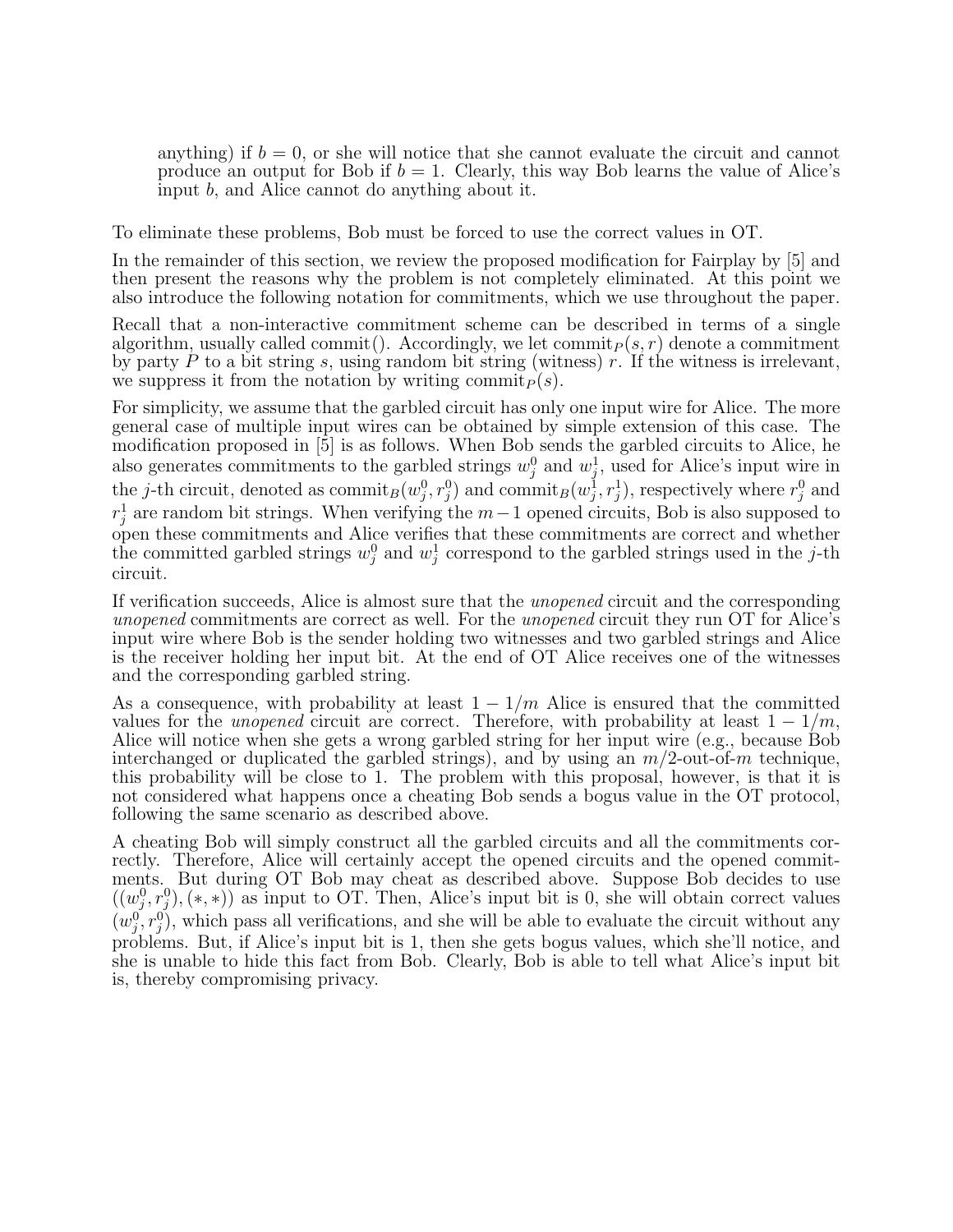## 3 An Improved Protocol

In this section, we propose two schemes to fix the issue. We first describe how we can repair the issue with the use of committed OT. Next, we define a new notion called *committing OT* in order to obtain a possibly more efficient result in the garbled circuit approach.

### 3.1 Using Committed Oblivious Transfer

We describe how we can fix the issue for the case 1-out-of- $m$  technique using committed OT which works for bit strings. Committed OT is defined as a combination of bit commitment and 1-out-of-2 OT in the literature (se, e.g., [2, 3]). Similarly, we define committed OT for bit strings. Constructing efficient committed OT for bit strings is a topic, which we do not address in this paper.

Definition 2 (Committed-OT) Committed 1-out-of-2 oblivious transfer is a protocol between two parties, called the sender  $S$  and the receiver  $R$ . The private input of  $S$  consists of bit strings  $a^0, a^1, r^0, r^1$  and the private input of R is a bit b and bit string s. The common input for  $\widetilde{S}$  and R consists of commit<sub> $S$ </sub>( $a^0$ ,  $r^0$ ), commit<sub> $S$ </sub>( $a^1$ ,  $r^1$ ) and commit<sub>R</sub>( $b$ ,  $s$ ). The private output for R consists of the bit string  $a^b$  and a bit string t, and the common output for S and R is commit<sub>R</sub> $(a^b, t)$  (see Figure 2).

| Sender<br><b>Private Input:</b> $a^0, a^1, r^0, r^1$ | <b>Common Input:</b> commit <sub><math>R</math></sub> $(b, s)$ ,<br>commit <sub>S</sub> $(a^0, r^0)$ , commit <sub>S</sub> $(a^1, r^1)$<br>Committed OT | Receiver<br>Private Input: $b, s$ |
|------------------------------------------------------|---------------------------------------------------------------------------------------------------------------------------------------------------------|-----------------------------------|
| Private Output: $\perp$                              | <b>Common Output:</b> commit <sub>R</sub> $(a^b, t)$                                                                                                    | Private Output: $a^b, t$          |

Figure 2: Committed Oblivious Transfer

The 1-out-of-m cut-and-choose protocol using committed OT runs as follows. Before Bob sends the garbled circuits to Alice, he also generates commitments to the garbled strings for her inputs. He then sends the garbled circuits together with the corresponding commitments to Alice. When Alice asks Bob to open the circuits he also opens all the corresponding commitments. Alice is now almost sure that the commitments for the unopened circuit are correct. As required for committed OT, Alice commits to her input bits. Then for the unopened circuit they run committed OT for every input wire of Alice from which Alice learns her corresponding garbled input values.

Now, any attempt by Bob to use other values than the correct garbled strings in committed OT will be detected by Alice, and she can abort the protocol at this point. The point is that she can abort without revealing any information on her input bits, as committed OT will only finish successfully (by definition) if Bob's private inputs correspond to the commitments. As desired, the cheating probability of Bob is thus  $1/m$  (which can be made exponentially small by using committed  $\overline{OT}$  in combination with  $m/2$ -out-of-m cut-and-choose).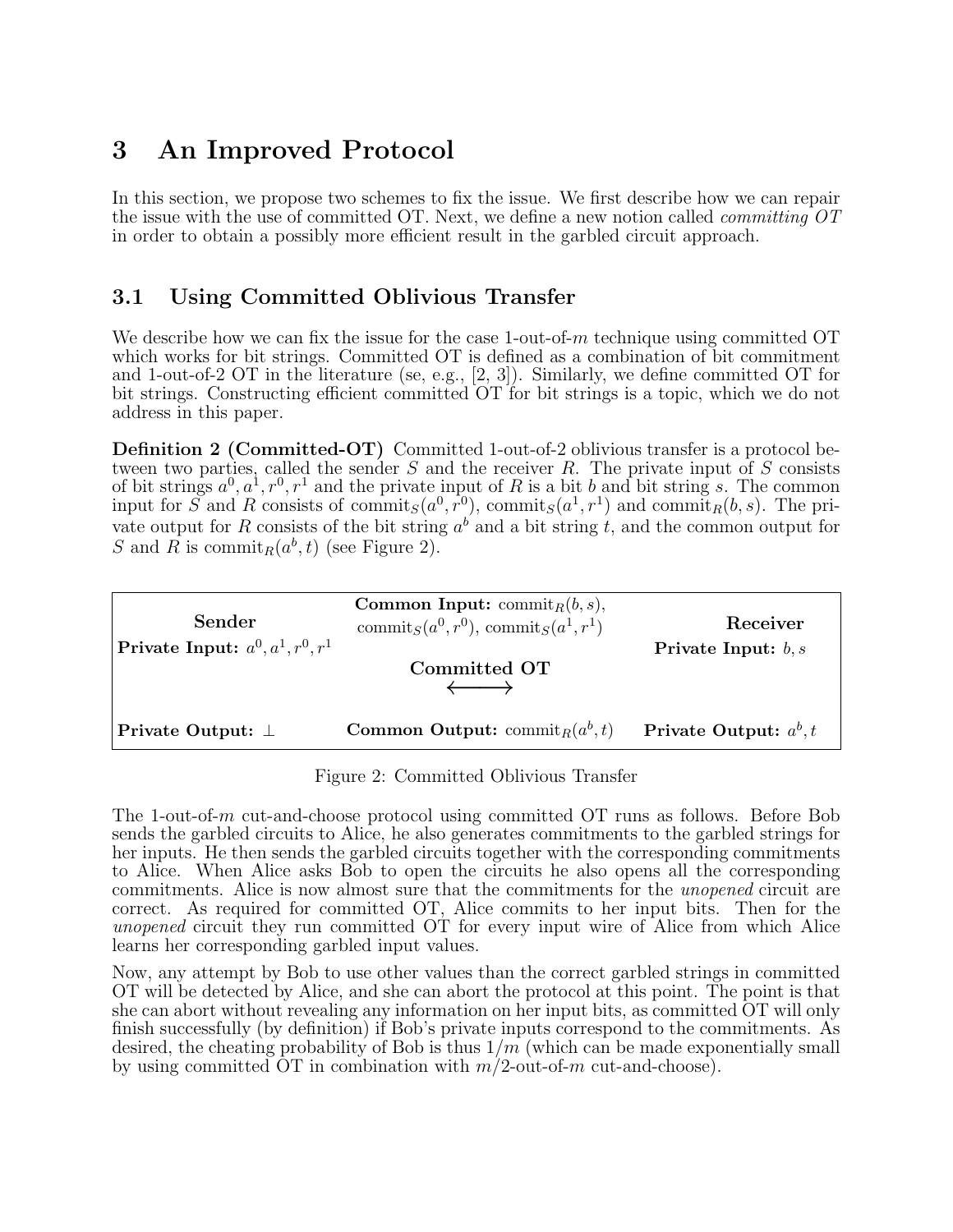## 3.2 Using Committing Oblivious Transfer

As described above, the use of committed OT also requires Alice to send commitments to her input bits, and one may wonder why this would be needed. In fact, the use of committed OT may be overkill for securing the cut-and-choose protocols under consideration. Therefore, we also propose to use different versions of OT, which conceptually sit between plain OT and committed OT. As a concrete example, we introduce the notion of *committing oblivious* transfer, which is potentially weaker than committed OT but also allows for potentially more efficient protocols than committed OT.

The idea for committing OT is that Bob is also supposed to send commitments to his input values used in the OT protocol, so that Alice can check for the opened circuits whether they are correct values or not.

Definition 3 (Committing-OT) Committing 1-out-of-2 oblivious transfer is a protocol between two parties, sender  $S$  and the receiver  $R$ . The private input of  $S$  consists of bit strings  $a^0$  and  $a^1$  and the private input of R is a bit b. The private output for S consists of bit strings  $r^0$  and  $r^1$ , the private output for R consists of the bit string  $a^b$ , and the common output for S and R is commit<sub>S</sub> $(a^0, r^0)$  and commit<sub>S</sub> $(a^1, r^1)$  (see Figure 3).

| Sender                             |                                                                     | Receiver              |
|------------------------------------|---------------------------------------------------------------------|-----------------------|
| <b>Private Input:</b> $(a^0, a^1)$ |                                                                     | Private Input: $b$    |
|                                    | Committing OT                                                       |                       |
|                                    |                                                                     |                       |
| Private Output: $r^0, r^1$         | Common Output:                                                      | Private Output: $a^b$ |
|                                    | commit <sub>S</sub> $(a^0, r^0)$ , commit <sub>S</sub> $(a^1, r^1)$ |                       |

Figure 3: Committing Oblivious Transfer

Using committing OT, we now describe an alternative solution.

Before Alice chooses which circuits she wants to evaluate, Alice and Bob run committing OT for all garbled circuits. This will be done using only one committing OT per input wire of Alice. Thus Alice receives the garbled strings for her input values, together with commitments on all garbled strings associated with her input wires. She will check the commitments for the opened circuits, ensuring her that the garbled strings for the unopened circuits are valid as well, with high probability.

More concretely, a protocol using a 1-out-of- $m$  technique with committing OT may run as follows.

**Step 1.** Bob sends garbled circuits  $GC_j$  for  $j \in \{1, ..., m\}$  to Alice.

**Step 2.** For each input wire of Alice the following is done. Let  $x_i$  denote Alice's input bit for the i-th input wire. Alice and Bob run committing OT. Bob is the sender holding the bit strings  $(w_{i,1}^0, \ldots, w_{i,m}^0)$  and  $(w_{i,1}^1, \ldots, w_{i,m}^1)$  consisting of the garbled strings for Alice's input wires in all  $GC_j$ ,  $j \in \{1, \ldots, m\}$ . Alice is the receiver holding her input bit  $x_i$ . At the end of committing OT, Alice gets  $(w_{i,1}^{x_i}, \ldots, w_{i,m}^{x_i})$ . The commitments by Bob to his input strings are common output.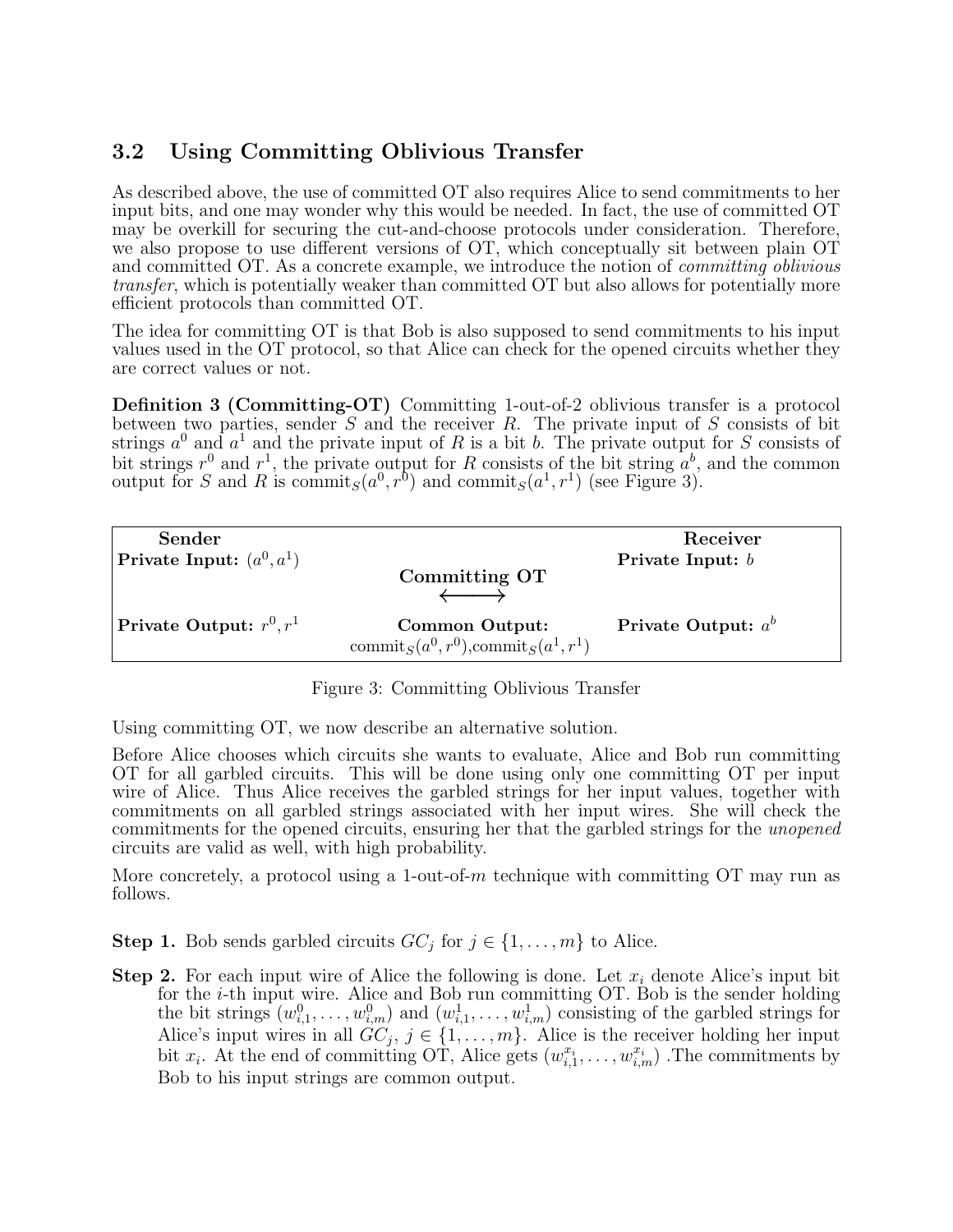- **Step 3.** Alice randomly chooses  $r \in_R \{1, \ldots, m\}$  and sends r to Bob.
- **Step 4.** Bob opens the circuits  $GC_j$  and the corresponding commitments commit<sub>B</sub> $(w_{i,j}^b)$  for  $j \in \{1, ..., m\} \setminus \{r\}$  and  $b \in \{0, 1\}.$
- Step 5. Alice first checks whether the opened circuits are correct, and then she verifies all committing OTs. If all are correct, Alice evaluates circuit  $GC_r$  as before.

The cheating probability of Bob is now  $1/m$ .

A difference with the protocols based on committed OT of the previous section is that committing OT is applied to all circuits, whereas committed OT is applied to the unopened circuits only. Note, however, that for  $m/2$ -out-of-m cut-and-choose protocols, the number of unopened circuits is exactly half of the total number of circuits. Hence, for the general case when Bob's cheating probability should be exponentially small, the protocol based on committing OT may be more efficient than one based on committed OT.

Finally, we note that the OT protocol by Bellare and Micali based on ElGamal encryption [1] can be seen as an instance of committing OT, as the sender outputs two encryptions for his respective inputs. Another instance of committing OT is presented by Naor and Pinkas which is the first two-round efficient committing OT without using random oracles [6].

## References

- [1] M. Bellare and S. Micali. Non-Interactive Oblivious Transfer and Applications. In Proceedings of Crypto '89, LNCS 435, pages 547–557, 1990.
- [2] Claude Crepeau, Jeroen van de Graaf, and Alain Tapp. Committed Oblivious Transfer and Private Multi-Party Computation. In Proceedings of Crypto '95, LNCS 963, pages 110–123, 1995.
- [3] J. Garay, P. MacKenzie, and K. Yang. Efficient and Universally Composable Committed Oblivious Transfer and Applications. In Proceedings of First Theory of Cryptography Conference (TCC 2004), LNCS 2951, pages 297–316, 2004.
- [4] Y. Lindell and B. Pinkas. A Proof of Yao's Protocol for Secure Two–Party Computation. Cryptology ePrint Archive, Report 2004/175, 2004.
- [5] P. Mohassel and M.Franklin. Efficiency Tradeoffs for Malicious Two-Party Computation. In Proceedings of Public Key Cryptography Conference (PKC '06), LNCS 3958, pages 458–473.
- [6] M. Naor and B. Pinkas. Efficient Oblivious Transfer Protocols. In Proceedings of SODA  $'01$ , pages  $448-457$ ,  $2001$ .
- [7] B. Pinkas. Fair Secure Two–Party Computation. In Proceedings of Eurocrypt 03, LNCS 2656, pages 87–105, 2003.
- [8] D. Malkhi, N. Nisan, B. Pinkas and Y. Sella. Fairplay–A Secure Two–Party Computation System. In USENIX Security, pages 287-302, 2004.